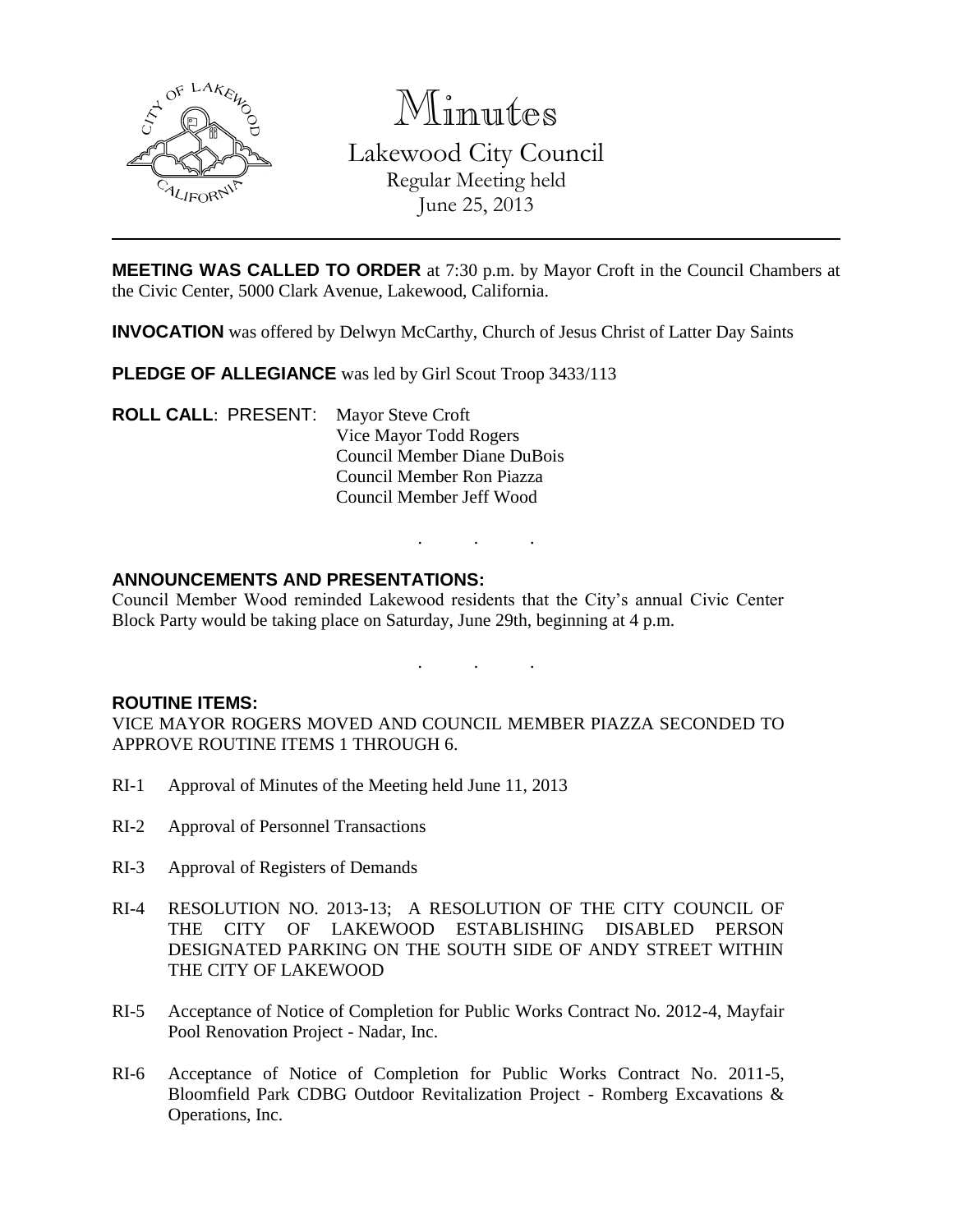### **ROUTINE ITEMS:** Continued

UPON ROLL CALL VOTE, THE MOTION WAS APPROVED:

AYES: COUNCIL MEMBERS: Rogers, Piazza, DuBois, Wood and Croft NAYS: COUNCIL MEMBERS: None

# **1.1 • THE BUDGET FOR FISCAL YEAR 2013-14**

City Manager Howard Chambers displayed slides and reported that the budget preparation was a six-month process that began each year in January. He reviewed the current economic climate noting that sales tax revenues and property values were beginning to climb again, with unemployment declining. He also reviewed the Sacramento climate, noting that the State was closer to balancing their budget thanks to the \$2.2 billion taken from local agencies with the dissolution of redevelopment and the voter-approved Proposition 30 sales tax increase. He also noted the battle over the "claw-back" provisions of the redevelopment dissolution which was attempting to seize another \$7.8 million from the City. He stated that with the long-term fiscal challenges, the City would continue to be cautious about future spending. He briefly reviewed proposed revenues and appropriations and the ten focus areas of the budget, including: budget for sustainability; keep Lakewood safe; preserve the neighborhood quality of life; foster a sense of community; promote economic vitality; support a caring community; secure fiscal resources; highlight governmental transparency; hold onto local authority; and protect the environment.

. . .

Mayor Croft thanked the City Manager for the budget presentation and for his collaboration with the City Council to get feedback on community priorities.

Captain Merrill Ladenheim, Commander of the Lakewood Sheriff's Station, presented an overview of the challenges facing law enforcement in the coming year. He also addressed some of the issues facing local law enforcement as a result of the State prison realignment, including an increase in property crimes as a result of early release of some prisoners. He noted that Part 1 crime had decreased and that auto theft at the Lakewood Center Mall was down by over 60 percent.

City Attorney Steve Skolnik stated that procedurally, all of the resolutions and agreement items enumerated under Item 1.1, as part of the City budget, could be considered together and adopted by a single motion, if the Council so wished.

c. RESOLUTION NO. 2013-14; A RESOLUTION OF THE CITY COUNCIL OF THE CITY OF LAKEWOOD AMENDING THE BUDGET FOR FISCAL YEAR 2012-2013, AND AUTHORIZING THE APPROPRIATION OF RESERVE FUNDS INTO APPROPRIATE FUNDS AS OF JUNE 30, 2013

d. RESOLUTION NO. 2013-15; A RESOLUTION OF THE CITY COUNCIL OF THE CITY OF LAKEWOOD DETERMINING THE TOTAL ANNUAL APPROPRIATION SUBJECT TO LIMITATION OF THE CITY OF LAKEWOOD FOR THE FISCAL YEAR 2013-2014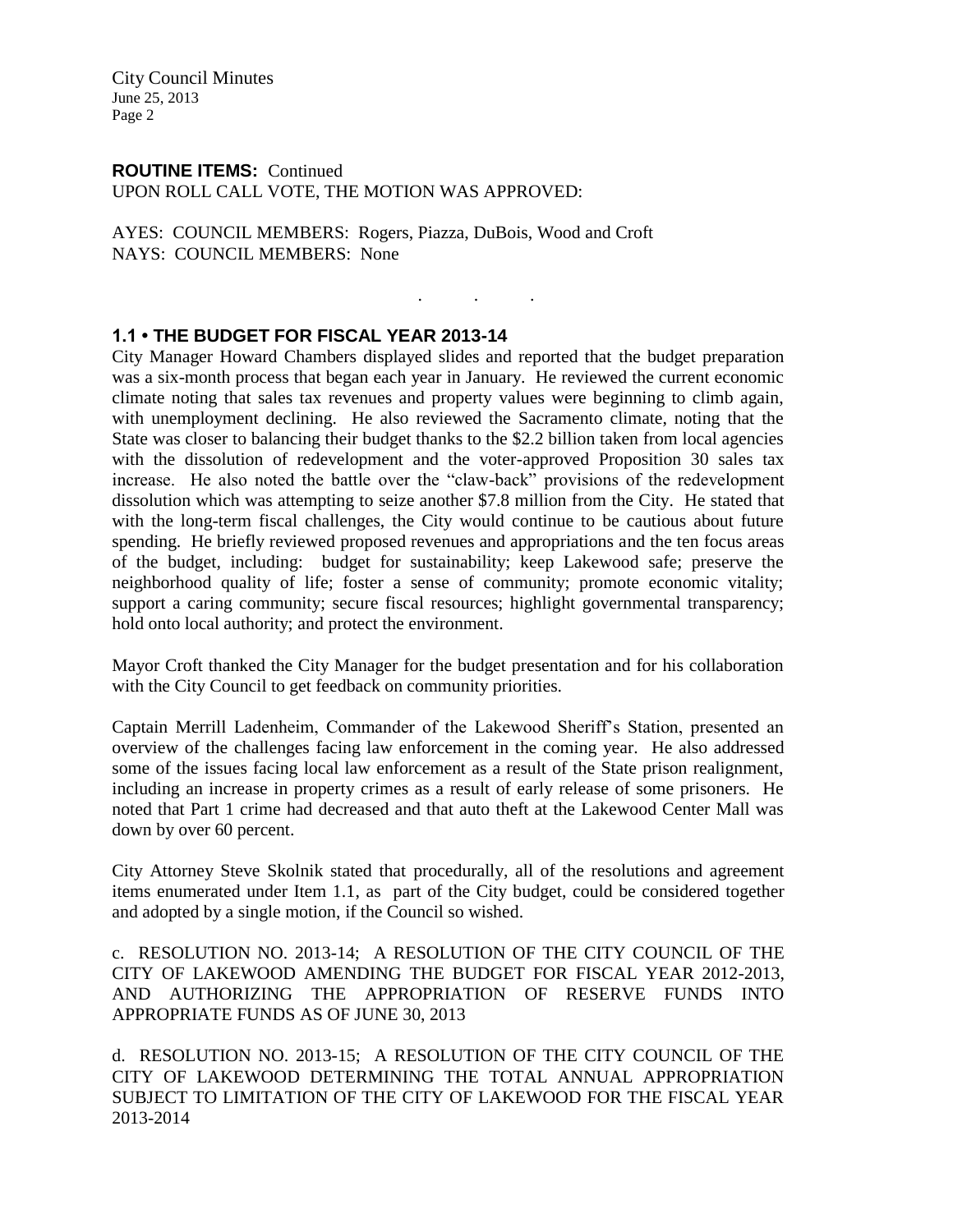### **1.1 • THE BUDGET FOR FISCAL YEAR 2013-14** - Continued

e. RESOLUTION NO. 2013-16; A RESOLUTION OF THE CITY COUNCIL OF THE CITY OF LAKEWOOD ADOPTING THE BUDGET AND APPROPRIATING REVENUE FOR THE FISCAL YEAR 2013-2014

1) RESOLUTION NO. 2013-17; A RESOLUTION OF THE CITY COUNCIL OF THE CITY OF LAKEWOOD AUTHORIZING THE DIRECTOR OF ADMINISTRATIVE SERVICES TO CERTIFY TO CITY LIGHT AND POWER LAKEWOOD, INC., THAT BASIC FEE PAYMENTS HAVE BEEN INCLUDED IN THE BUDGET

RESOLUTION NO. 2013-18; A RESOLUTION OF THE CITY COUNCIL OF THE CITY OF LAKEWOOD AUTHORIZING THE DIRECTOR OF ADMINISTRATIVE SERVICES TO CERTIFY TO CITY LIGHT AND POWER LAKEWOOD, INC., THAT BASIC FEE PAYMENTS HAVE BEEN INCLUDED IN THE BUDGET

- 2) Adoption of Governmental Fund Balance Policy
- 3) RESOLUTION NO. 2013-19; A RESOLUTION OF THE CITY COUNCIL OF THE CITY OF LAKEWOOD AMENDING AND RENEWING A COMMUNITY RECREATION PROGRAM AGREEMENT WITH THE ABC UNIFIED SCHOOL DISTRICT
- 4) RESOLUTION NO. 2013-20; A RESOLUTION OF THE CITY COUNCIL OF THE CITY OF LAKEWOOD RENEWING AN AGREEMENT BETWEEN THE CITY OF LAKEWOOD AND COMMUNITY FAMILY GUIDANCE CENTER PROVIDING COUNSELING SERVICES FOR FAMILIES AND JUVENILE RESIDENTS OF THE CITY OF LAKEWOOD FOR THE FISCAL YEAR 2013- 2014
- 5) RESOLUTION NO. 2013-21; A RESOLUTION OF THE CITY COUNCIL OF THE CITY OF LAKEWOOD RENEWING THE AGREEMENT BETWEEN THE CITY OF LAKEWOOD AND THE HUMAN SERVICES ASSOCIATION (HSA) TO PROVIDE SERVICES FOR SENIOR ADULT RESIDENTS OF THE CITY OF LAKEWOOD FOR THE FISCAL YEAR 2013-2014
- 6) RESOLUTION NO. 2013-22; A RESOLUTION OF THE CITY COUNCIL OF THE CITY OF LAKEWOOD RENEWING AN AGREEMENT BETWEEN THE CITY OF LAKEWOOD AND LAKEWOOD MEALS ON WHEELS FOR THE FISCAL YEAR 2013-2014
- 7) RESOLUTION NO. 2013-23; A RESOLUTION OF THE CITY COUNCIL OF THE CITY OF LAKEWOOD RENEWING AN AGREEMENT BETWEEN THE CITY OF LAKEWOOD AND THE PATHWAYS VOLUNTEER HOSPICE, INC. PROVIDING SERVICES FOR TERMINALLY ILL RESIDENTS OF THE CITY OF LAKEWOOD FOR THE FISCAL YEAR 2013-2014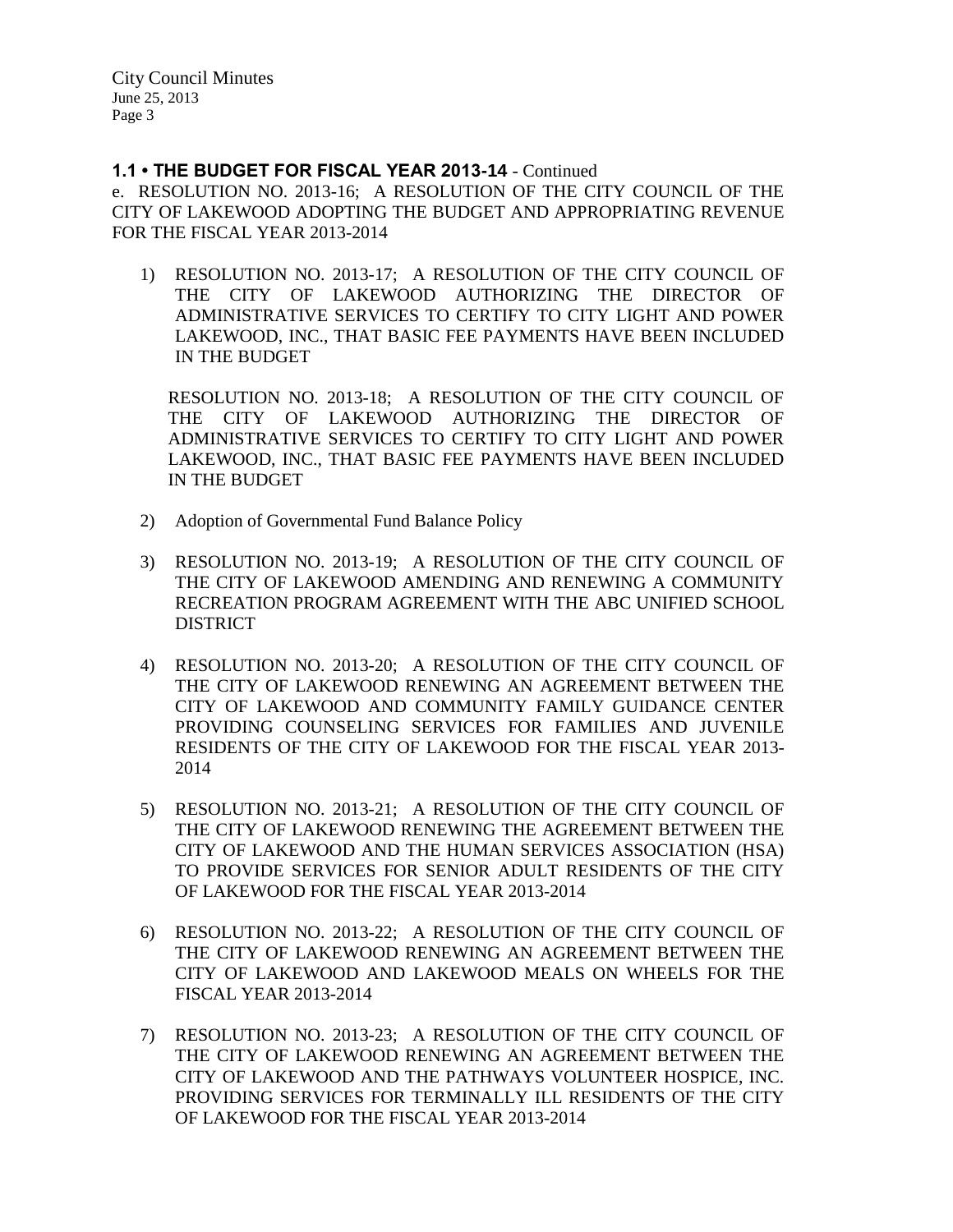### **1.1 • THE BUDGET FOR FISCAL YEAR 2013-14** - Continued

8) Approval of Agreement with Trend Offset Printing for Catalog Publications

9) Approval of Agreement with American Building Maintenance (ABM) for Custodial Services

10) Approval of Professional Services Agreement with Dive/Corr, Inc. for Water Storage Facility Inspection

11) Approval of Agreement with ID Modeling for Water Hydraulic Model Maintenance

12) Approval of Agreement with ID Modeling for Implementation and Maintenance of Utility Management System

13) Approval of Agreement with Macro Automatics for SCADA Telemetry System Maintenance

14) Approval of Agreement with Macro Automatics for SCADA Programmable Logic Controller Replacement Project

15) Approval of Agreement with Water Well Supply for Maintenance of Water Production Facilities

16) Approval of Agreement with HTS Environmental Services for Hazardous Material Disposal

17) Approval of Professional Services Agreement with Pureflow Filtration Div. for Well 27 Treatment Plant Maintenance

18) Approval of Amendment to Engineering Services Agreement for Water Main Design with Tetra Tech

19) Approval of Extension of Agreement for Engineering Services with Associated Soils Engineering

20) Approval of Extension of Agreement for Construction Management/Inspection Services with BDA Associates

21) Approval of Extension of Agreement for Hardscape Maintenance with CJ **Construction** 

22) Approval of Extension of Agreement for Emergency Services with Har-Bro, Inc.

23) Approval of Extension of Agreement for Elevator Maintenance and Repair Services with Liftech Elevator Services

24) Approval of Extension of Agreement for Transportation Planning and Engineering Services Agreement with LSA Associates, Inc.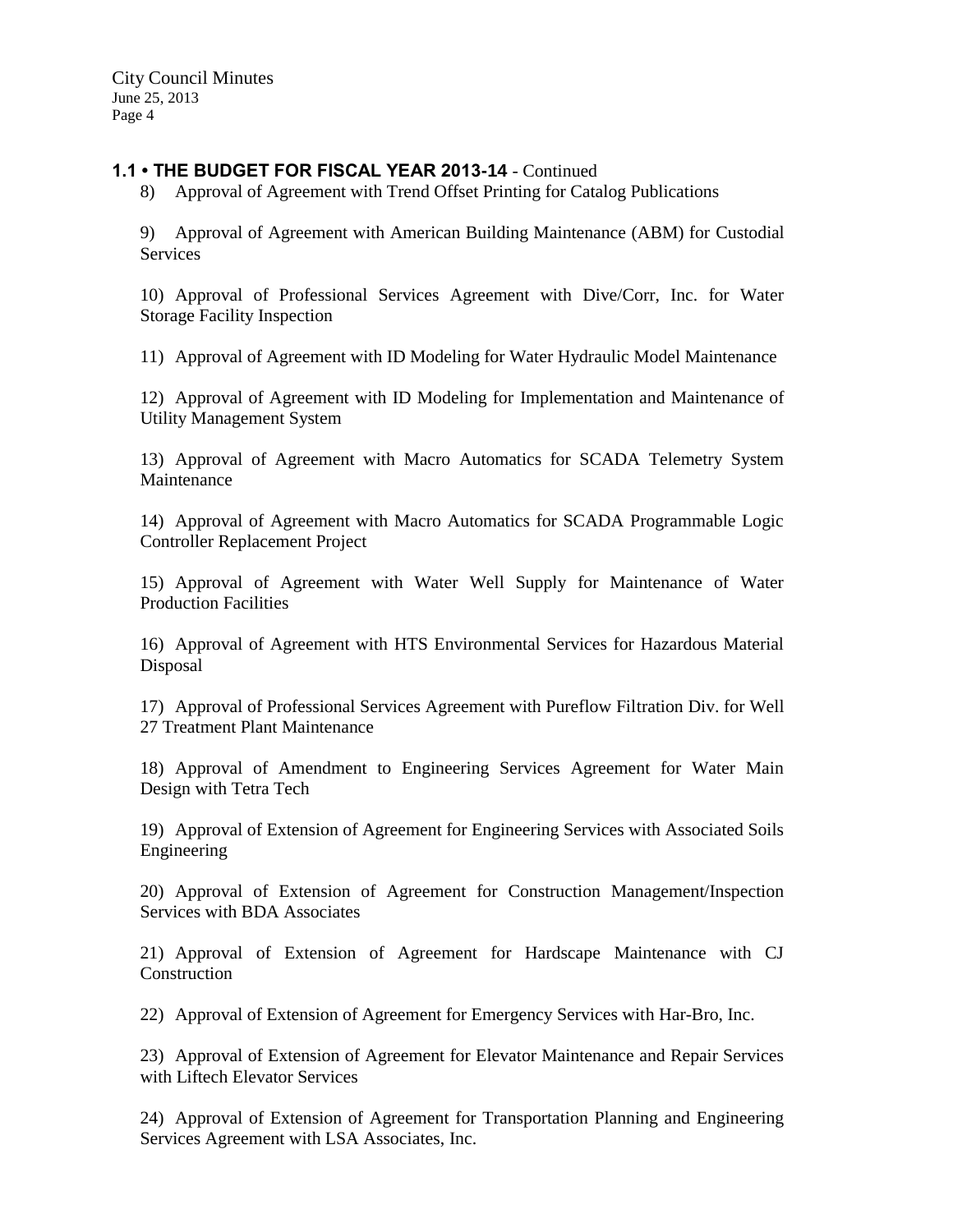### **1.1 • THE BUDGET FOR FISCAL YEAR 2013-14** - Continued

25) Approval of Extension of Agreement for Electrical Contracting Services with Fineline Electric

26) Approval of Extension of Agreement with Musco Lighting for Athletic Field Lighting Services

27) Approval of Extension of Agreement for Engineering and Traffic Survey Services with Newport Traffic Studies

28) Approval of Amendment to Agreement for Engineering Services with Reedcorp Engineering

29) Approval of Extension of Agreement for Environmental Services with S.C.S. Consultants

30) Approval of Amendment to Agreement for Animal Control Services with SEAACA

31) Approval of Extension of Agreement for Street Banner Marketing Program with Sierra Installations, Inc.

32) Approval of Renewal of Agreement for Hardscape Maintenance Services with Silvia Construction, Inc.

33) Approval of Extension of Agreement for HVAC Preventative Maintenance Services with Velocity Air Engineering

34) Approval of Amendment to Agreement with Stanley Convergent Security Specialists

35) Approval of Extension of Agreement for Specialty Refrigeration Maintenance and Repair Services with AireRite Air Conditioning and Refrigeration, Inc.

36) Approval of Extension of Service Provider Agreement with Huizar & Associates

37) Approval of Amendment to Agreement for On Call Architectural Services with Meyer & Associates

38) Approval of Amendment to Agreement for Cultural Resources Consulting Services with McKenna, et al.

39) Approval of Amendment to Agreement for Tree Maintenance with West Coast Arborists

40) Approval of Extension of Agreement for Fire Extinguisher and Life Safety Equipment and Systems Maintenance Services with Complete Fire Service, Inc.

41) Approval of Amendment to Agreement for Engineering Services with Willdan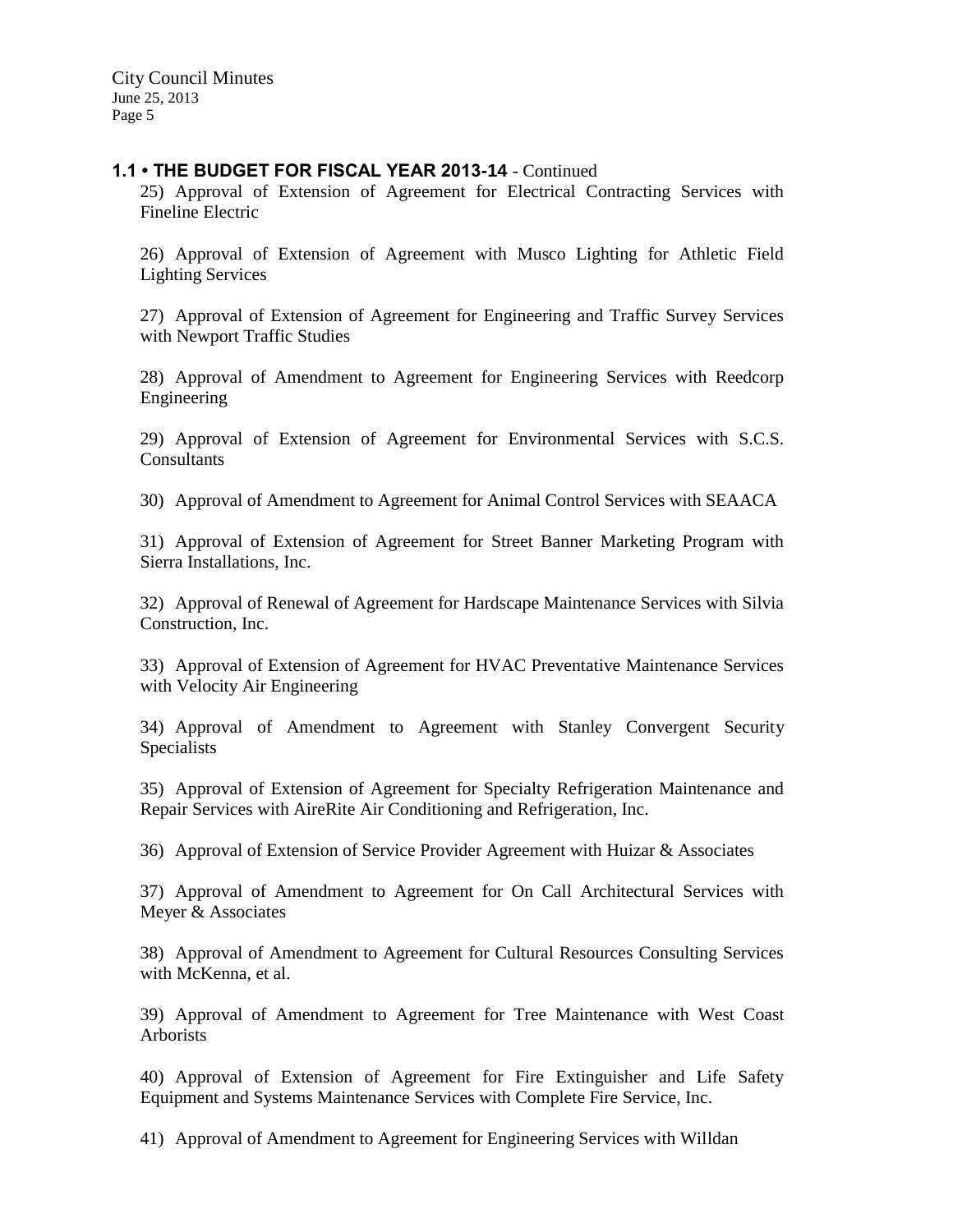### **1.1 • THE BUDGET FOR FISCAL YEAR 2013-14** - Continued

42) Approval of Agreement for Document Imaging System Maintenance and Support with ECS Imaging, Inc.

43) Approval of Amendment to Agreement for Helicopter Maintenance with STEAM Aircraft

44) Approval of Renewal of Agreement for Safety Consulting Services with Pacific EH&S Services, Inc.

45) Approval of Agreement with Western Printing and Graphics for Preparation of City Informational Periodicals

46) Approval of Amendment to Video Production and AV Services Fee Schedule

47) Approval of Extension of Reimbursement Agreement for Long Beach Public Transportation Co. Fixed Route and Dial-A-Lift Services

48) Approval of Renewal of Agreement with Fair Housing Consulting Services

49) Approval of Agreement for the Fix Up/Paint Up Program

50) RESOLUTION NO. 2013-24; A RESOLUTION OF THE CITY COUNCIL OF THE CITY OF LAKEWOOD TO ESTABLISH RESIDENTIAL REFUSE RATES FOR THE CURRENT FISCAL YEAR

51) RESOLUTION NO. 2013-25; A RESOLUTION OF THE CITY COUNCIL OF THE CITY OF LAKEWOOD AMENDING THE "NORMAL QUANTITATIVE RATE" CONTAINED IN SECTION 10 OF THE CITY'S "WATER SERVICE PROCEDURE MANUAL," FIRE SERVICE CHARGES AS PROVIDED IN SECTION 12 OF THE CITY'S "WATER SERVICE PROCEDURE MANUAL," AND AMENDING THE RECLAIMED WATER RATE

52) Approval of Amendment to Agreement for Refuse Collection with EDCO Waste Services

Mayor Croft opened the public hearing at 8:16 p.m. and called for anyone in the audience wishing to address the City Council on this matter. There was no response.

COUNCIL MEMBER DUBOIS MOVED AND COUNCIL MEMBER WOOD SECONDED TO CLOSE THE PUBLIC HEARING AND APPROVE ITEMS 1.1.c, 1.1.d, 1.1.e THROUGH 1.1.e.52, ADOPTING THE CITY BUDGET FOR FISCAL YEAR 2013-14.

Council Member Piazza made a statement for the record that he would be voting to approve the City's budget with the exception of two specific sections where, although he had no actual legal conflict of interest, he preferred to abstain. He stated: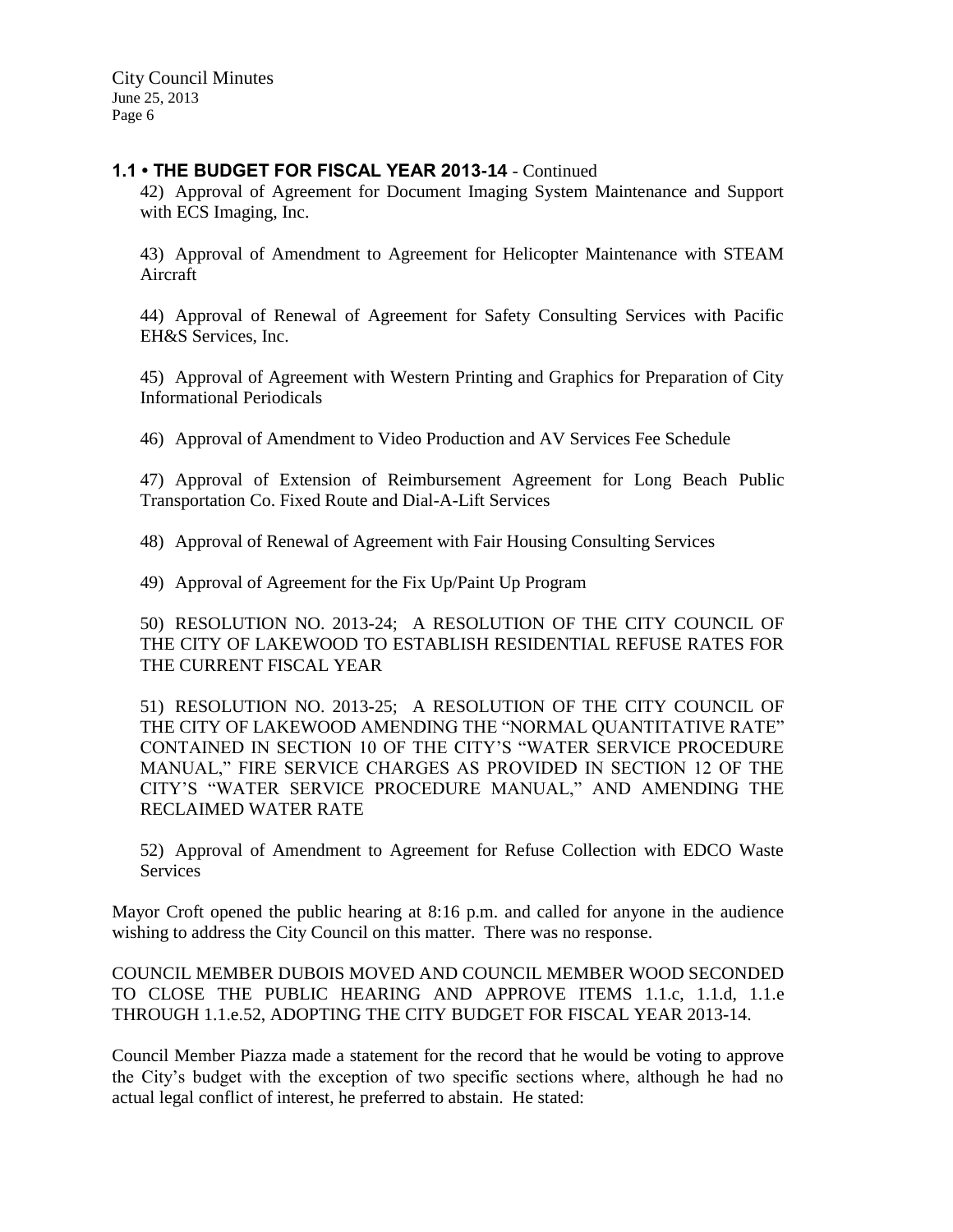# **1.1 • THE BUDGET FOR FISCAL YEAR 2013-14** - Continued

*"One abstention has to do with Division 7450 of the Recreation budget that includes funding for the Hall of Fame event. As my colleagues know, the Hall of Fame funding in the City budget goes to put on the awards banquet and to pay for the actual awards our local youth receive. None of the City funds go for the awards display that has been located at the McDonald's Restaurant on Woodruff Avenue for the last 30 years. My family business, Piazza McDonald's Restaurants, had always used our own company money to pay for the display. So, my business receives no financial benefit from the Hall of Fame event item in the budget. However, I just want to exercise an abundance of caution and abstain from voting on that particular item. I don't have anything to hide here, and I want to be totally up front with everyone about this and be extra careful.*

*Likewise, I want to be extra careful and abstain from voting on the Mayfair Park HVAC replacement project, since my company operates the small McDonald's Restaurant located in that building complex. While I know the City is proposing to improve that HVAC system for the benefit of residents who use the larger, overall building – and not the small McDonald's that is operated there just a few months a year – I again want to exercise an abundance of caution and be considered as abstaining from voting on the item, which is listed as project 70046 in the Capital Improvements portion of the budget."*

UPON ROLL CALL VOTE, THE MOTION WAS APPROVED:

AYES: COUNCIL MEMBERS: Rogers, Piazza\*, DuBois, Wood and Croft NAYS: COUNCIL MEMBERS: None

\*with abstentions as noted.

# **1.2 • ZONE CHANGE NO. 112 WITH RELATED PRECISE PLAN OF DEVELOPMENT, VESTING TENTATIVE TRACT MAP NO. 72071 AND NEGATIVE DECLARATION FOR 2922 SOUTH STREET**

. . .

Community Development Director Sonia Southwell displayed slides and gave a report based on the memo in the agenda. She stated that the applicant, City Ventures, had proposed a 72 unit condominium project on the south side of South Street, west of Downey Avenue. To accomplish the development, a change of zoning from M-F-R to PD-MF, and approval of the proposed Precise Plan for development, the Vesting Tentative Tract Map No. 72071, and the Mitigated Negative Declaration was necessary. She advised that correspondence had been received from Paramount Petroleum, the owner of an adjacent parcel, requesting certain conditions be required for approval. She stated that the first two conditions, a required 25 foot landscaped rear yard and an 8-foot wall had been approved by the staff, with no objection from the applicant. She noted that the third requested condition for additional trees along the southern property line was also acceptable, but rather than specify the exact type of tree, staff was recommending the condition specify the addition of trees to the satisfaction of the Director of Community Development and the Development Review Board Landscape Architect. It was the recommendation of the Planning and Environment Commission that the City Council introduce the proposed ordinance to approve the Zone Change and Precise Plan, accept the Mitigated Negative Declaration, and adopt the proposed resolution to approve Vesting Tentative Tract Map No. 72071.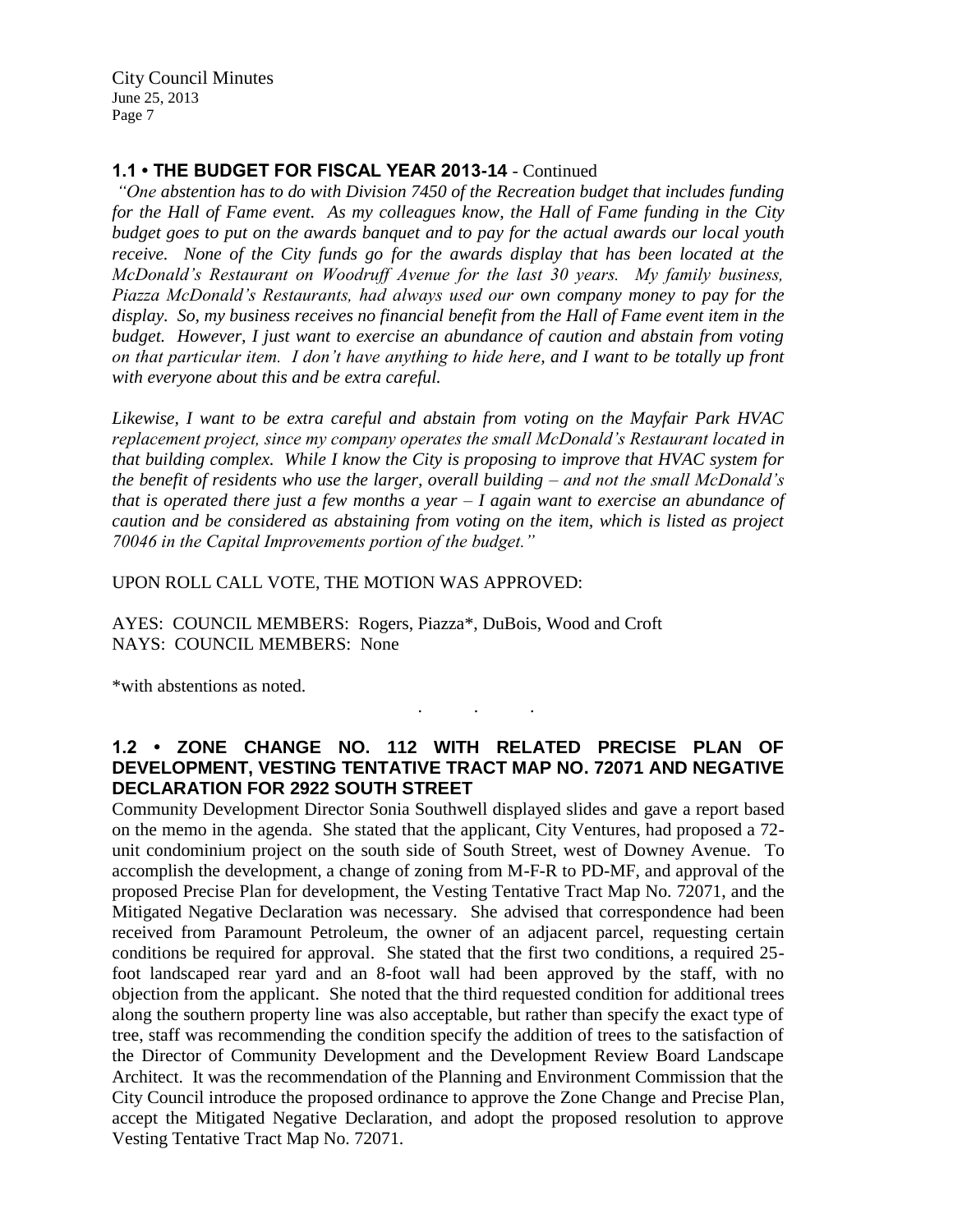### **1.2 • ZONE CHANGE NO. 112 WITH RELATED PRECISE PLAN OF DEVELOPMENT, VESTING TENTATIVE TRACT MAP NO 72071 AND NEGATIVE DECLARATION FOR 2922 SOUTH STREET** - Continued

ORDINANCE NO. 2013-1; AN ORDINANCE OF THE CITY COUNCIL OF THE CITY OF LAKEWOOD AMENDING THE ZONING MAP OF THE CITY OF LAKEWOOD BY CHANGING THE ZONING FROM M-F-R (MULTIPLE FAMILY RESIDENTIAL) TO PD-MF (MULTIPLE-FAMILY DWELLING UNIT PLANNED DEVELOPMENT) ON THAT PROPERTY LOCATED AT 2922 SOUTH STREET, DESIGNATED AS ZONE CHANGE CASE NO. 112

RESOLUTION NO. 2013-27; A RESOLUTION OF THE CITY COUNCIL OF THE CITY OF LAKEWOOD APPROVING VESTING TENTATIVE TRACT MAP NO. 72071

Mayor Croft opened the public hearing at 8:34 p.m. and called for anyone in the audience wishing to address the City Council on this matter.

Joe Oftelie, Director of Development for City Ventures, confirmed that the proposed conditions were acceptable. He also stated that when completed, the price of the units would be set at market rate, which fluctuated almost daily.

Mohsen Ahmadi, representing Paramount Petroleum, requested clarification about the decision on the additional trees. Mayor Croft stated that although the City Council had agreed to add the condition about additional trees, they had provided the flexibility for staff to select the appropriate tree species for the site.

The City Attorney enumerated the conditions to be added to the resolution and advised that the resolution could be approved and the ordinance introduced with a single vote.

COUNCIL MEMBER DUBOIS MOVED AND COUNCIL MEMBER WOOD SECONDED TO INTRODUCE ORDINANCE NO. 2013-1 AND ADOPT RESOLUTION NO. 2013-27, AS AMENDED. UPON ROLL CALL VOTE, THE MOTION WAS APPROVED:

AYES: COUNCIL MEMBERS: Rogers, Piazza, DuBois, Wood and Croft NAYS: COUNCIL MEMBERS: None

# **1.3 • AMENDMENT TO THE SPECIFIC PLAN FOR 500 LAKEWOOD CENTER AND 4301 - 5021 CANDLEWOOD STREET SIGN PROGRAM**

. . .

The Director of Community Development displayed slides and made a presentation based on the memo in the agenda. She stated that the proposed amendment to Specific Plan 2011-2 for 500 Lakewood Center and 4301 through 5021 Candlewood Street would add an additional sign type to those already permitted at the Mall. The new sign type would accommodate a new Mall tenant, Round 1, seeking to place a large bowling pin-shaped, free-standing sign near the southerly entrance to the east wing of the main mall building. She noted that this amendment was for a single sign only. It was the recommendation of the Planning and Environment Commission that the City Council adopt the proposed ordinance to amend Specific Plan 2011-2.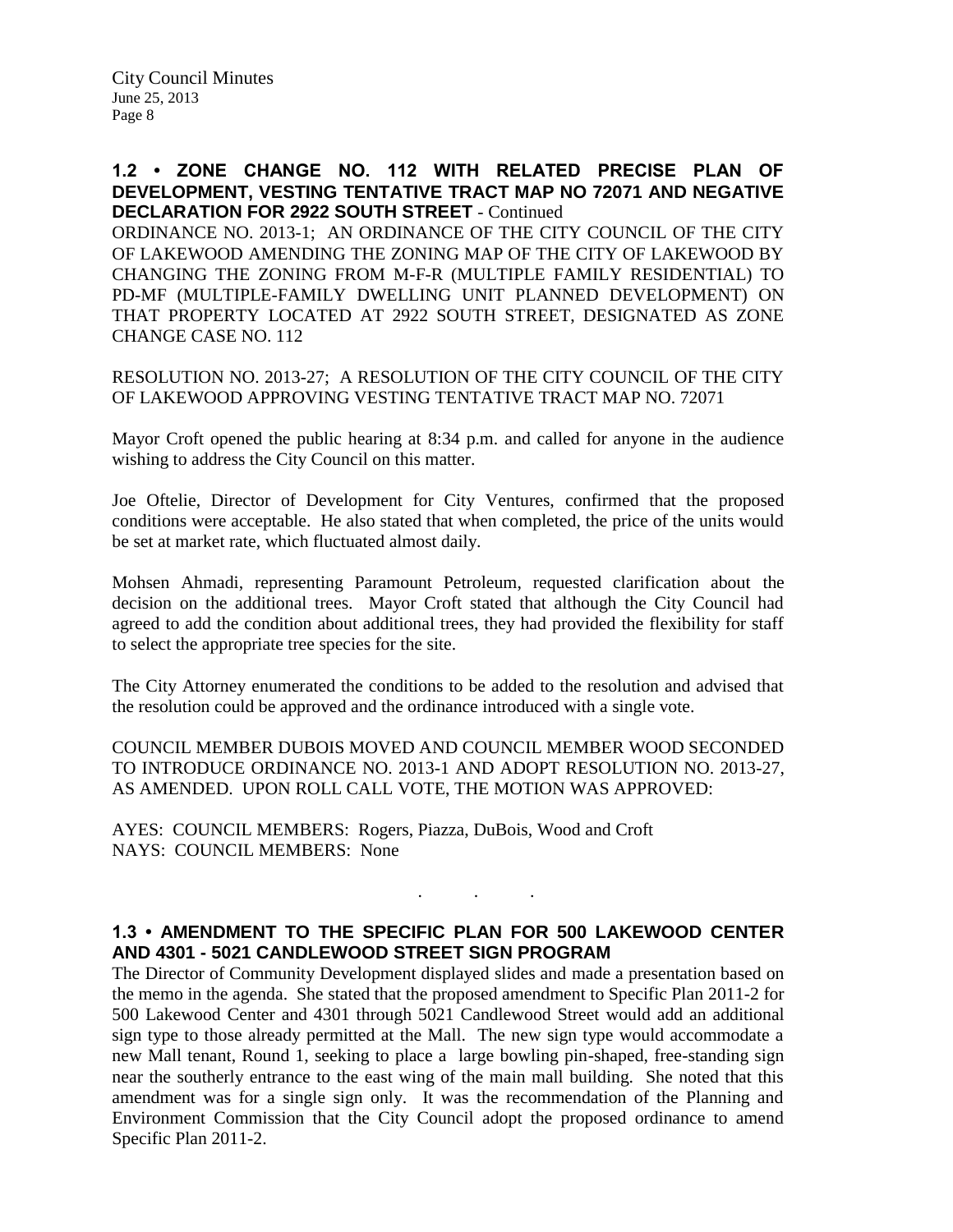**1.3 • AMENDMENT TO THE SPECIFIC PLAN FOR 500 LAKEWOOD CENTER AND 4301 - 5021 CANDLEWOOD STREET SIGN PROGRAM** - Continued ORDINANCE NO. 2013-2; AN ORDINANCE OF THE CITY COUNCIL OF THE CITY OF LAKEWOOD ADOPTING THE LAKEWOOD CENTER SIGN PROGRAM SPECIFIC PLAN

Mayor Croft clarified that the entrance referenced was on the Del Amo Boulevard side of the Mall, near the Adopt-n-Shop pet adoption center.

Responding to questions from Council Members Wood and DuBois about the relocation of the bicycle rack currently located where the pin was intended to go, Ms. Southwell stated that staff would look at finding a new location as close to the entrance doors as possible.

Mayor Croft opened the public hearing at 8:47 p.m. and called for anyone in the audience wishing to address the City Council on this matter. There was no response.

COUNCIL MEMBER PIAZZA MOVED AND COUNCIL MEMBER DUBOIS SECONDED TO INTRODUCE ORDINANCE NO. 2013-2. UPON ROLL CALL VOTE, THE MOTION WAS APPROVED:

AYES: COUNCIL MEMBERS: Rogers, Piazza, DuBois, Wood and Croft NAYS: COUNCIL MEMBERS: None

# **1.4 • AWARD OF BID FOR PUBLIC WORKS PROJECT NO. 2011-4, MAYFAIR PARK ACTIVITY BUILDING HVAC REPLACEMENT PROJECT**

. . .

Public Works Director Lisa Rapp gave a presentation based on the memo in the agenda and stated that three bids had been received for the replacement of the heating, ventilating and air conditioning systems at the Mayfair Park Activity Building. Staff had found licenses, bid documents and references to be in order. It was the recommendation of staff that the City Council adopt the plans, specifications, addendum and working details for the project; award a contract to Pardess Air, Inc. in the amount of \$236,000; amend the professional services agreement with Meyer & Associates in the amount of \$4,850 for architectural work associated with the construction phase of the project; appropriate \$320,000 from the General Fund to the project account; and authorize staff to approve a cumulative total of change orders, as necessary, in an amount not to exceed \$24,000.

Mayor Croft opened the public hearing at 8:52 p.m. and called for anyone in the audience wishing to address the City Council on this matter. There was no response.

COUNCIL MEMBER WOOD MOVED AND COUNCIL MEMBER DUBOIS SECONDED TO APPROVE STAFF'S RECOMMENDATIONS. UPON ROLL CALL VOTE, THE MOTION WAS APPROVED:

AYES: COUNCIL MEMBERS: Rogers, DuBois, Wood and Croft NAYS: COUNCIL MEMBERS: None ABSTAIN: COUNCIL MEMBERS: Piazza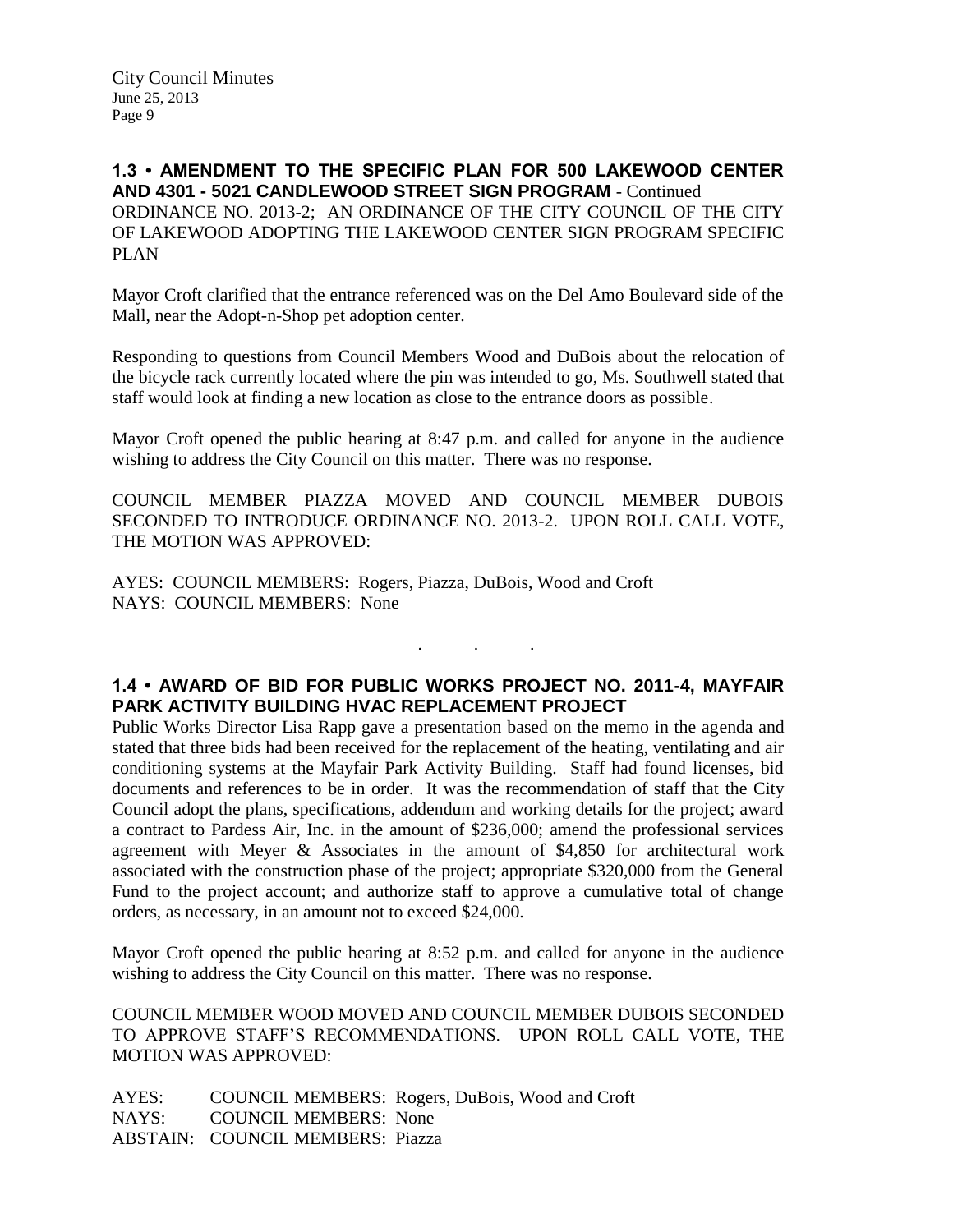# **1.5 • AWARD OF BID FOR PUBLIC WORKS PROJECT NO. 2013-2, ARBOR YARD OFFICE BUILDING LIGHTING REPLACEMENT PROJECT**

The Director of Public Works presented a report based on the memo in the agenda and stated two bids had been received for the Arbor Yard Office Building Lighting Replacement Project. It was the recommendation of staff that the City Council adopt the plans, specifications, addendum and working details for the subject project; award a contract to J. Kim Electric, Inc. in the amount of \$16,500; and authorize staff to approve a cumulative total of change orders, as necessary, not to exceed \$1,200.

Mayor Croft opened the public hearing at 8:55 p.m. and called for anyone in the audience wishing to address the City Council on this matter. There was no response.

VICE MAYOR ROGERS MOVED AND COUNCIL MEMBER PIAZZA SECONDED TO APPROVE STAFF'S RECOMMENDATIONS. UPON ROLL CALL VOTE, THE MOTION WAS APPROVED:

. . .

AYES: COUNCIL MEMBERS: Rogers, Piazza, DuBois, Wood and Croft NAYS: COUNCIL MEMBERS: None

### **1.6 • THE 2013 PURCHASING POLICY**

Administrative Services Director Diane Perkin made a presentation based on the memo in the agenda and stated that over the past year, staff had researched and constructed an updated, comprehensive purchasing policy document, incorporating best practices and internal controls. As part of the process, staff had also identified Resolution No. 2000-71 which should be repealed as its major provisions would be contained in the new policy document. The was the recommendation of staff that the City Council introduce the proposed ordinance to repeal the obsolete sections of the Lakewood Municipal Code and adopt the proposed resolution to adopt the new purchasing policy.

ORDINANCE NO. 2013-4; AN ORDINANCE OF THE CITY COUNCIL OF THE CITY OF LAKEWOOD REPEALING THE PURCHASING PROVISIONS CONTAINED IN THE LAKEWOOD MUNICIPAL CODE

RESOLUTION NO. 2013-28; A RESOLUTION OF THE CITY COUNCIL OF THE CITY OF LAKEWOOD ADOPTING A PURCHASING POLICY

Mayor Croft opened the public hearing at 8:57 p.m. and called for anyone in the audience wishing to address the City Council on this matter. There was no response.

VICE MAYOR ROGERS MOVED AND COUNCIL MEMBER DUBOIS SECONDED TO INTRODUCE ORDINANCE NO. 2013-4 AND ADOPT RESOLUTION NO. 2013-28. UPON ROLL CALL VOTE, THE MOTION WAS APPROVED:

. . .

AYES: COUNCIL MEMBERS: Rogers, Piazza, DuBois, Wood and Croft NAYS: COUNCIL MEMBERS: None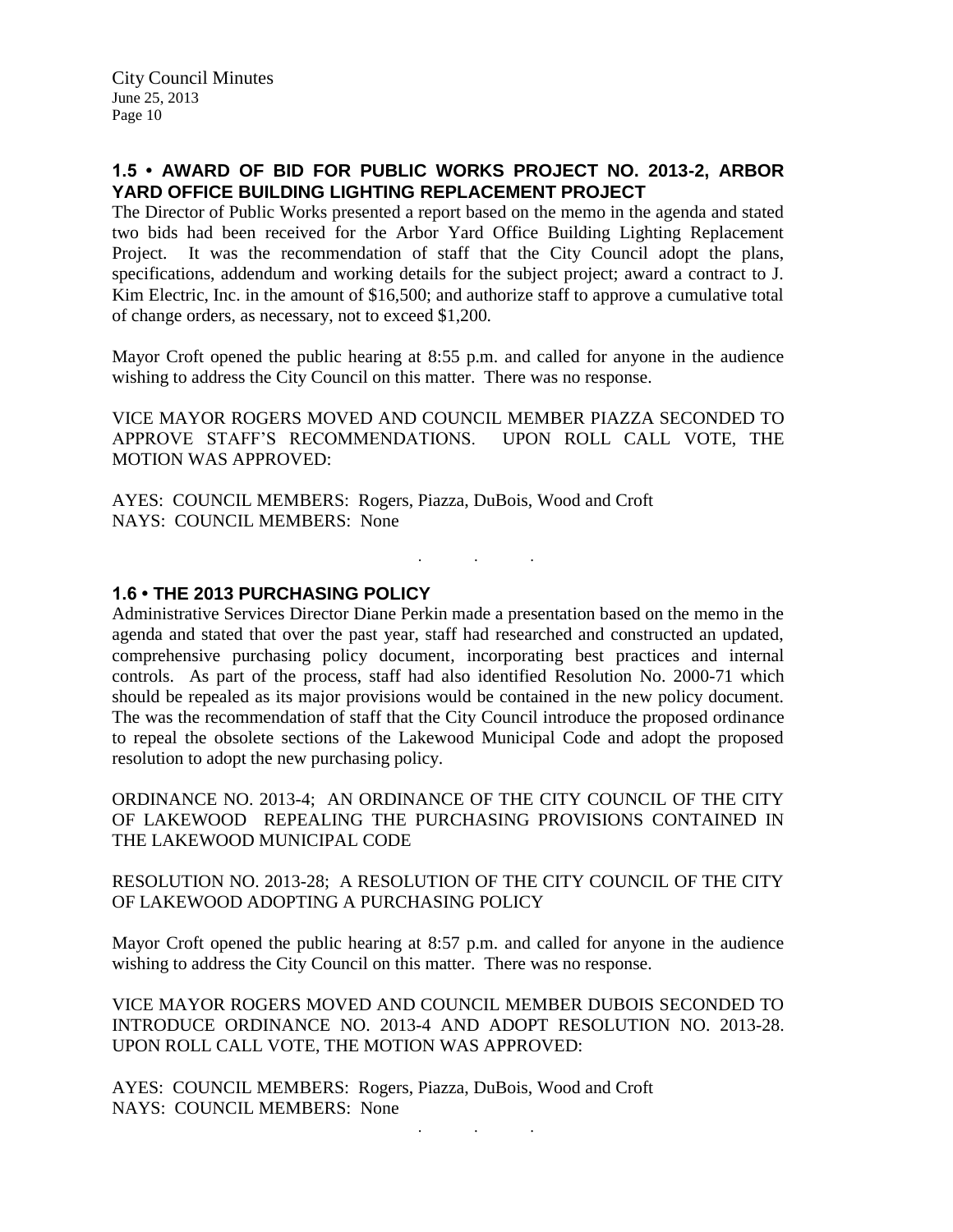# **3.1 • DIRECTING THE PREPARATION OF DRAFT LID (LOW IMPACT DEVELOPMENT) ORDINANCE AND GREEN STREETS POLICY**

The Director of Public Works made a presentation based on the memo in the agenda stating the new NPDES (National Pollutant Discharge Elimination System) Municipal Separate Storm Sewer permit, issued in December, 2012, contained many requirements related to the management of surface water quality. The City, as part of three separate watersheds, had committed to the preparation of a Watershed Management Program (WMP) as a compliance path. Part of the WMP process required the City to provide the Los Angeles Regional Water Quality Control Board with a Notice of Intent and adopt a Green Streets Policy and a Low Impact Development Ordinance. In order to meet the Notice of Intent deadline, staff was presenting a draft Policy and draft Ordinance at this time to demonstrate the intent to adopt. Staff would return to the City Council with a revised and completed Policy and Ordinance in October, 2013. It was the recommendation of staff that the City Council authorize the City Manager to sign each watershed Letter of Intent to be submitted for each Notice of Intent to prepare a Watershed Management Plan; approve the Draft Green Streets Policy and Draft Low Impact Development Ordinance, and direct staff to further refine both draft documents and bring them to the City Council for adoption in October, 2013.

Responding to a question from Mayor Croft, Ms. Rapp stated that as part of the refinement process, staff would be cross-checking existing codes to determine what needed to be rescinded and what should be retained. Ms. Southwell noted that many of the definitions contained in the draft ordinance were new ones not currently contained in our codes.

Council Member Piazza noted that as pointed out during the budget presentation, there was a storm brewing over stormwater – the struggle on how to implement the regulations and how to afford the cost of implementation. Ms. Rapp stated that the costs were mounting and this was just for the planning process, with implementation costs to follow.

Mayor Croft mentioned that the complexity of complying with these types of regulations highlighted the importance of working with other agencies toward a regional response and finding a reliable funding source.

COUNCIL MEMBER DUBOIS MOVED AND COUNCIL MEMBER WOOD SECONDED TO APPROVE STAFF'S RECOMMENDATIONS. UPON ROLL CALL VOTE, THE MOTION WAS APPROVED:

AYES: COUNCIL MEMBERS: Rogers, Piazza, DuBois, Wood and Croft NAYS: COUNCIL MEMBERS: None

# **3.2 • PURCHASE OF STORAGE TANKS AND DELIVERY OF 12.5% SODIUM HYPOCHLORITE**

. . .

The Director of Administrative Services presented a report based on the memo in the agenda and stated that although requests for proposals had been submitted to four vendors, only one bid was submitted for the purchase and delivery of 12.5% sodium hypochlorite for disinfection of the City's water system. It was the recommendation of staff that the City Council authorize the purchase of sodium hypochlorite from Brenntag Pacific for a contract period of three years, with an option to extend another two years.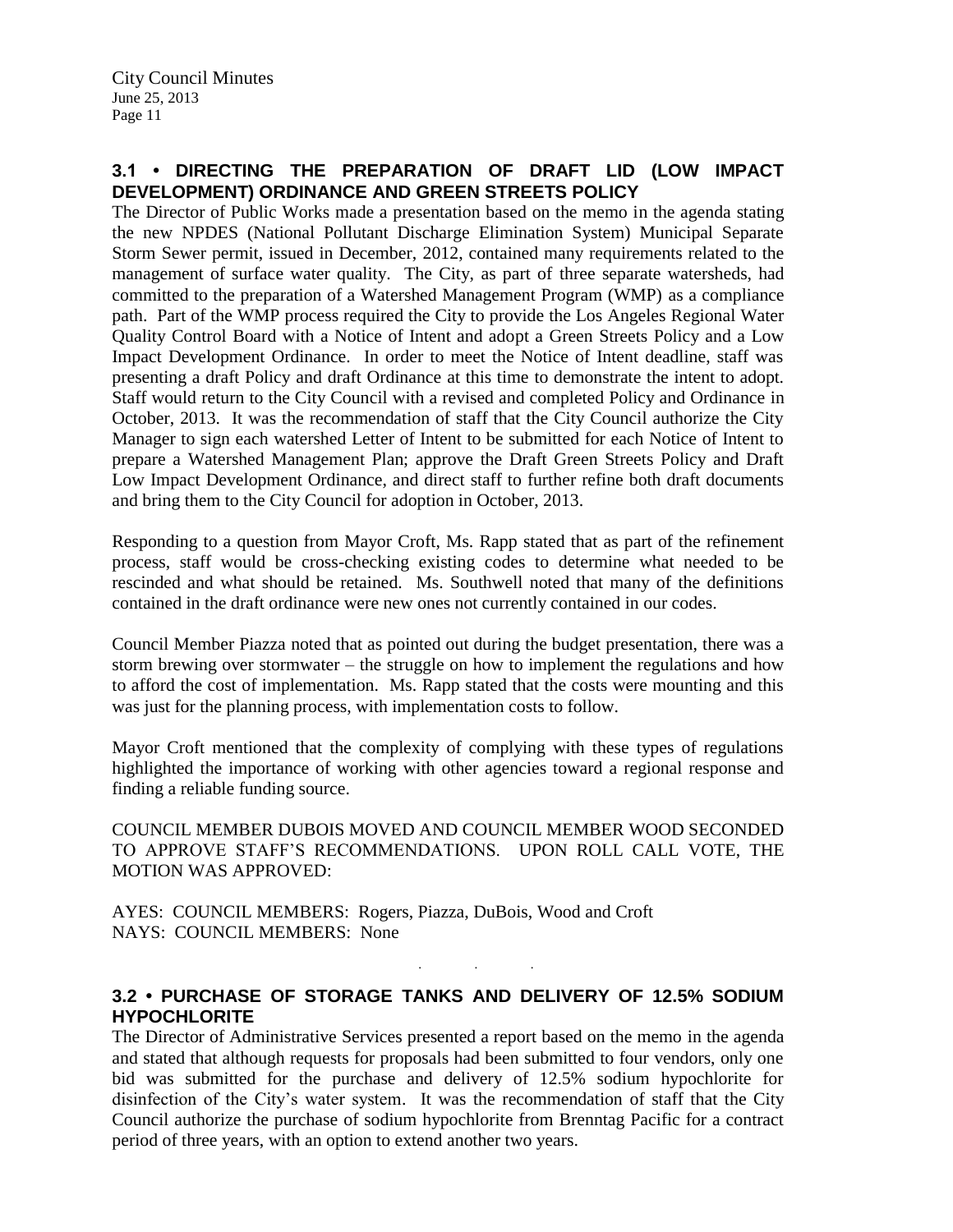# **3.2 • PURCHASE OF STORAGE TANKS AND DELIVERY OF 12.5% SODIUM HYPOCHLORITE** - Continued

Responding to a question from Council Member Wood, Ms. Perkin stated that this was the same vendor currently supplying the City, but a better unit price.

VICE MAYOR ROGERS MOVED AND COUNCIL MEMBER PIAZZA SECONDED TO APPROVE STAFF'S RECOMMENDATIONS. UPON ROLL CALL VOTE, THE MOTION WAS APPROVED:

AYES: COUNCIL MEMBERS: Rogers, Piazza, DuBois, Wood and Croft NAYS: COUNCIL MEMBERS: None

# **3.3 • PILOT PROJECT FOR UPGRADE TO AUTOMATED METER READING SYSTEM**

. . .

The Administrative Services Director made a presentation based on the memo in the agenda and stated that the budget for the new fiscal year contained funding for a pilot project to upgrade the City's automated water meter reading system. The project would include the installation of at least 422 replacement meters with smart transponders. She noted that to remain compatible with the existing meter system, the proposed upgrade would be purchased as a sole-source item from the existing vendor, Badger Meter Company, as provided for in the City's purchasing policy. It was the recommendation of the Water Resources Committee that the City Council approve an agreement with Badger Meter Company in an amount not to exceed \$275,000 for the implementation of a pilot project for the upgrade of the automated meter reading system.

In response to a question from Mayor Croft, Water Resources Director Jim Glancy stated that in additional to simplifying the reading of hard-to-reach meters and high capacity users, a major benefit of the new transponders was the capacity to store up to 90 days of hourly consumption data. This would allow the Department to provide better analysis of useage.

VICE MAYOR ROGERS MOVED AND COUNCIL MEMBER PIAZZA SECONDED TO APPROVE THE UPGRADED WATER METER READING PILOT PROGRAM. UPON ROLL CALL VOTE, THE MOTION WAS APPROVED:

AYES: COUNCIL MEMBERS: Rogers, Piazza, DuBois, Wood and Croft NAYS: COUNCIL MEMBERS: None

**SUCCESSOR HOUSING ACTIONS**

1. Approval of Register of Demands COUNCIL MEMBER DUBOIS MOVED AND COUNCIL MEMBER WOOD SECONDED TO APPROVE THE REGISTER OF DEMANDS.

. . .